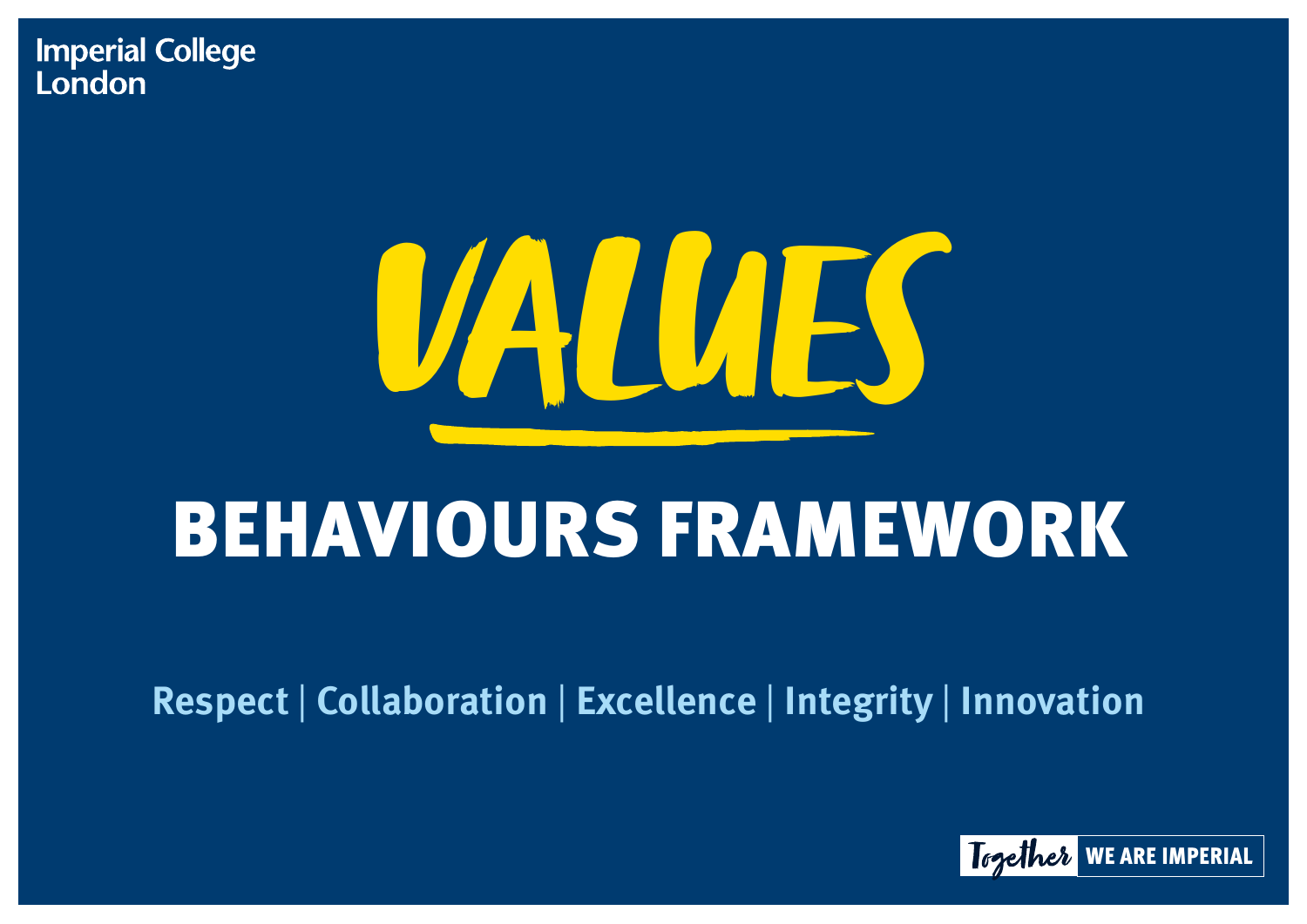## Introduction



 $\bullet \bullet \bullet \bullet \bullet \bullet \bullet$ 

• • • • • • • • ·•:•·

#### **Our Values**

 improve our working culture. Imperial is committed to an environment in which everyone is able to do their best work in fulflling our mission. This commitment demands continual reassessment of where we are and where we aspire to be, and requires constant attention to

everyone in the College. The College Values embody how we undertake our mission and are vital to its success. They sit at the heart of our research, teaching, innovation and translation, guiding our behaviour as a community and as individuals within that community, equally for

through our work. By defining these Values and associated Behaviours and embedding them in our daily working lives we can better understand what is expected of us, recognise positive behaviour and actively address poor conduct. This will enable us to achieve the enduring excellence in research and education to which we aspire, and will support our ambition to deliver impact to society

This framework defines our ambition and identifies and illustrates both positive and unacceptable behaviours. We want it to serve as a guide for you - our leaders, staff and students - to see exactly how you can apply the Values to your work and interactions with each other.

#### Ian Walmsley, Provost

#### **Key points about the framework**

**Every single person at Imperial contributes to our culture every single day. They do this in how they work and how they behave in every interaction they have**

**Our values guide us on 'how' we should be with each other, with our customers, with our patients, with our partners** 

**The example behaviours show us how to approach our work thoughtfully and help us to achieve excellence in HOW we do things as a critical part of WHAT we do** 

**When we all take personal responsibility for living our values, for recognising great behaviours and sharing things that aren't working - our culture will thrive**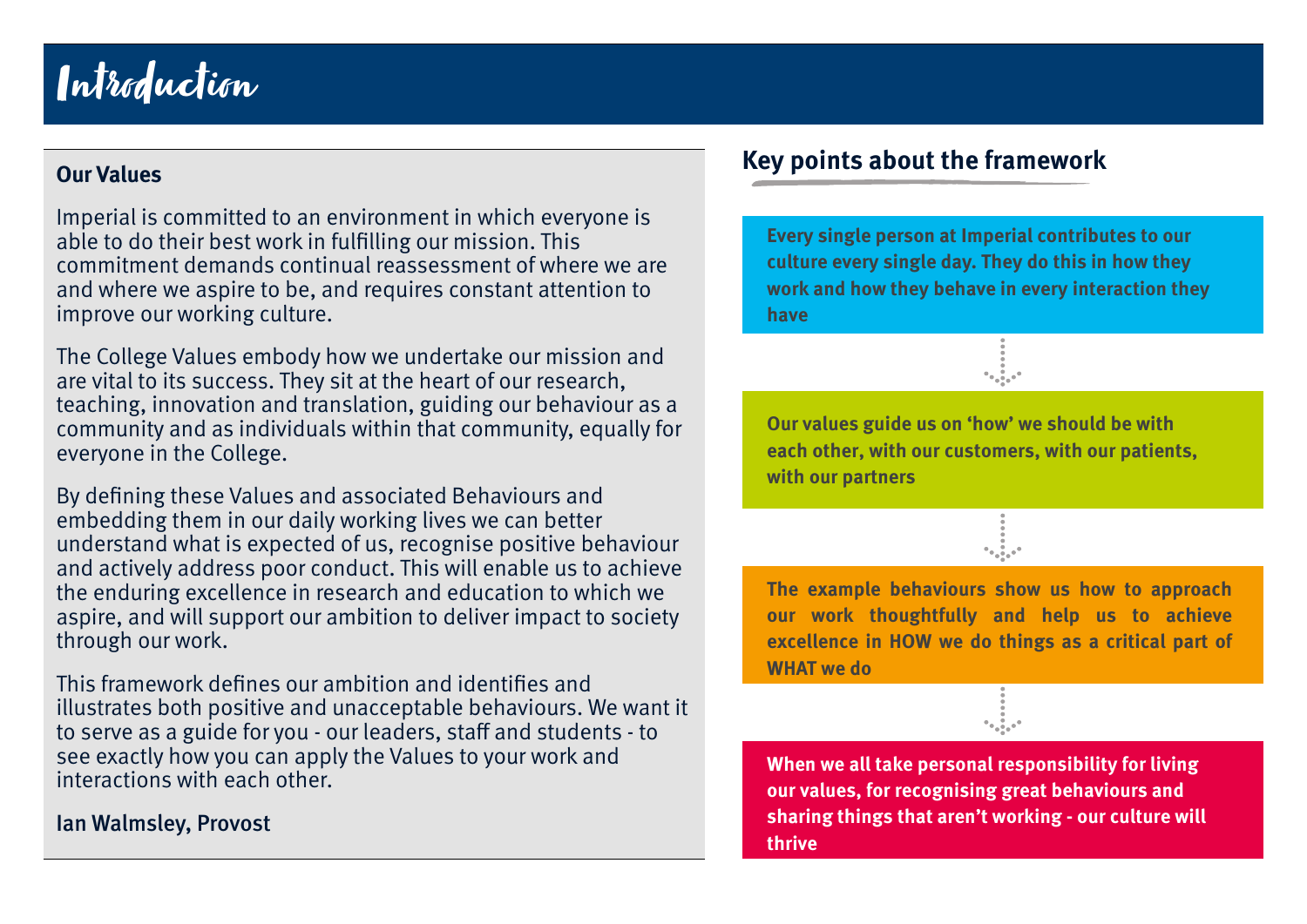## FOR EVERYONE

| <b>VALUE</b>         | <b>AMBITION</b>                                                                                                                                                 | <b>KEY WORDS</b>                                                                       | <b>POSITIVE BEHAVIOURS</b>                                                                                                                                                                                                                                                                                                                                                                                                                                                                                                                                            | <b>NEGATIVE B</b>                                                                                     |
|----------------------|-----------------------------------------------------------------------------------------------------------------------------------------------------------------|----------------------------------------------------------------------------------------|-----------------------------------------------------------------------------------------------------------------------------------------------------------------------------------------------------------------------------------------------------------------------------------------------------------------------------------------------------------------------------------------------------------------------------------------------------------------------------------------------------------------------------------------------------------------------|-------------------------------------------------------------------------------------------------------|
| <b>RESPECT</b>       | We treat each other fairly and<br>appropriately, with kindness<br>and respect, valuing each<br>person's individual experience,<br>perspectives and contribution | <b>Diversity</b><br><b>Empathy</b><br><b>Understanding</b><br><b>Balance</b>           | • I treat every colleague and student with respect and dignity<br>• I take responsibility for my own behaviour and my impact on others<br>• I am curious and seek to understand different perspectives<br>• I make sure my words and actions are kind and considerate<br>• I consider and respond to the needs of others                                                                                                                                                                                                                                              | • I am disrespect<br>people's backs<br>• I use 'them vs I<br>• I show differen<br>different collea    |
| <b>COLLABORATION</b> | We work together, cultivating<br>an inclusive and impactful<br>College community                                                                                | Communication<br><b>Teamwork</b><br>Community<br><b>Supportive</b><br><b>Inclusive</b> | • I seek out, listen to, and learn from different perspectives<br>• I openly share information, plans and progress<br>• I invest time and effort into building effective relationships<br>• I show interest and care for my colleague's work<br>• I provide feedback on ideas and behaviours, listen and act on feedback                                                                                                                                                                                                                                              | • I keep my know<br>ideas to myself<br>· I do not offer to<br>• I take credit for                     |
| <b>EXCELLENCE</b>    | We aim for quality in everything<br>we do, taking <b>pride</b> in our work,<br>delivering <b>impact</b> through our<br>commitment                               | Impact<br>Accountability<br><b>Effectiveness</b><br><b>Dedication</b>                  | • I take ownership for my objectives and ensure they are in service of the<br>College mission<br>• I take personal responsibility for the quality of my work and I make the best<br>use of my time by planning and prioritising tasks<br>• I consider how I respond to what is needed and where it is appropriate, I<br>dedicate time to thinking as well as doing, taking a longer-term view<br>• I challenge myself and my colleagues to make a positive difference through<br>the work that we do<br>. I seek out opportunities to develop my knowledge and skills | • I fail to learn fro<br>• I do not take pr<br>• I think I have n<br>• I shirk my resp<br>not my job' |
| <b>INTEGRITY</b>     | We act in a <b>principled</b> way, being<br>honest and open, checking,<br>challenging and changing<br>our practices and behaviours                              | <b>Transparency</b><br><b>Ethics</b><br><b>Trust</b><br>Authenticity                   | • I listen carefully and respond honestly<br>• I ask for guidance to help me make the right decisions<br>• I speak up when I observe that something isn't right<br>• I admit my mistakes and take action to resolve them                                                                                                                                                                                                                                                                                                                                              | • I blame others<br>• I fail to highligh<br>• I am not prepar<br>• I cover things u<br>questions hone |
| <b>INNOVATION</b>    | We become <b>inspired</b> by<br>possibilities, venturing into the<br>unknown with open minds and<br>having the courage to embrace<br>change                     | <b>Creativity</b><br><b>Visionary</b><br>Courage<br><b>Discovery</b>                   | • I approach my work with a positive and optimistic mindset<br>• I challenge the status quo and seek better ways of getting work done/having<br>an impact<br>• I actively search for new and different options and opportunities<br>• I look beyond my world, seeking inspiration from diverse sources<br>• I seek to understand the need for change, and find opportunities to create<br>solutions                                                                                                                                                                   | $\bullet$ 1 am rigid in my<br>working<br>· I adopt a negat<br>• I think I have a                      |

#### **NEGATIVE BEHAVIOURS**

- I am disrespectful and talk behind
- I use 'them vs us' as a way of dividing
- I show different levels of respect to different colleagues
- I keep my knowledge, expertise and
- I do not offer to help
- I take credit for the work of others
- **•** I fail to learn from my mistakes
- I do not take pride in my work
- I think I have nothing to learn
- **•** I shirk my responsibilities and say 'that's not my job'

- 
- **I fail to highlight issues**
- I am not prepared to change
- I cover things up, do not answer questions honestly or completely
- I am rigid in my thinking and ways of
- I adopt a negative or pessimistic mindset
- I think I have all the answers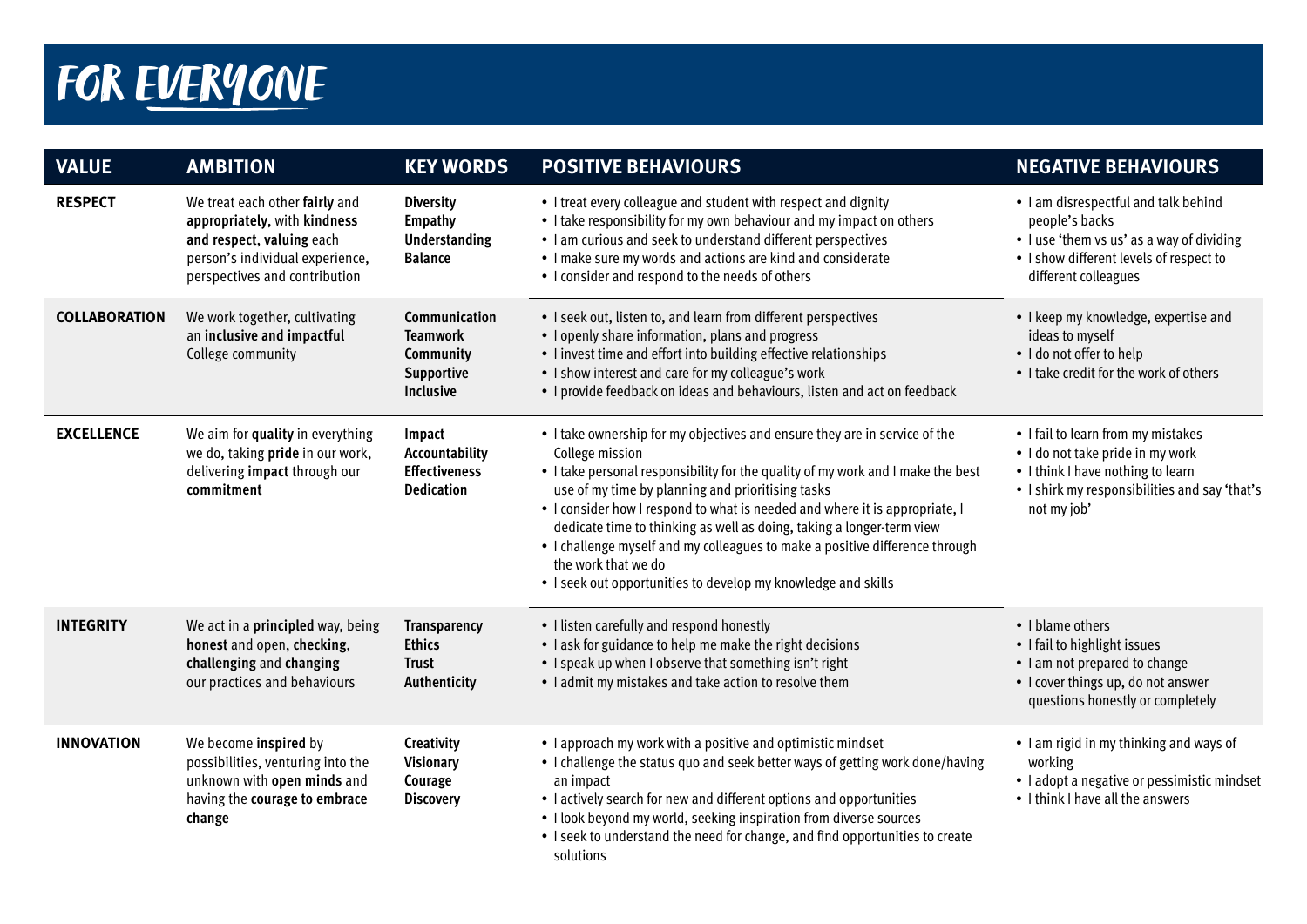## FOR LEADERS **Report of the set of the sexpected to act as positive role models, demonstrating our values in their behaviours and setting high standards for their teams <b>FOR**

| <b>VALUE</b>         | <b>AMBITION</b>                                                                                                                                                                 | <b>KEY WORDS</b>                                                                              | <b>POSITIVE BEHAVIOURS</b>                                                                                                                                                                                                                                                                                                                                                                                                                                                                                                        | <b>NEGATIVE BI</b>                                                                                                         |
|----------------------|---------------------------------------------------------------------------------------------------------------------------------------------------------------------------------|-----------------------------------------------------------------------------------------------|-----------------------------------------------------------------------------------------------------------------------------------------------------------------------------------------------------------------------------------------------------------------------------------------------------------------------------------------------------------------------------------------------------------------------------------------------------------------------------------------------------------------------------------|----------------------------------------------------------------------------------------------------------------------------|
| <b>RESPECT</b>       | We treat each other fairly and<br>appropriately, with kindness<br>and respect, valuing each<br>person's individual experience,<br>perspectives and contribution                 | <b>Diversity</b><br><b>Empathy</b><br><b>Understanding</b><br><b>Balance</b>                  | • I get to know, and am able to draw on my team's strengths, experience and<br>perspectives<br>• I continually build my own and my team's awareness of equality, diversity<br>and inclusion (EDI)<br>• I have open and courageous conversations about bullying and<br>discrimination, listening and learning from the lived experiences of others<br>• I take action to eliminate bullying and discrimination from processes,<br>policies and services<br>• I ensure my service enables participation for all staff and customers | • I allow discrimin<br>go unchallenged<br>• I have favourites<br>unfairly<br>• I do not display                            |
| <b>COLLABORATION</b> | We work together, cultivating an<br>inclusive and impactful College<br>community                                                                                                | <b>Communication</b><br><b>Teamwork</b><br>Community<br><b>Supportive</b><br><b>Inclusive</b> | • I create an inclusive environment where it is safe for everyone to speak up,<br>share their perspective, and ask for help<br>• I encourage and seek feedback from multiple stakeholders<br>• I build positive working relationships, drawing on diverse strengths and<br>expertise<br>• I proactively seek opportunities for myself and my team to work with others,<br>internally and externally<br>• I establish and communicate clear lines of responsibility, holding people<br>accountable                                 | • I fail to tackle bu<br>behaviours<br>• I allow my team<br>• I don't involve m<br>• I only actively co<br>network of peop |
| <b>EXCELLENCE</b>    | We aim for quality in everything<br>we do, taking <b>pride</b> in our work,<br>delivering <b>impact</b> (making a<br>positive difference) through our<br>passion and commitment | Impact<br>Accountability<br><b>Effectiveness</b><br><b>Dedication</b>                         | • I recognise great performance and tackle bullying or disrespectful behaviours<br>and under achievement<br>• I ensure the quest for excellence is balanced with realistic expectations and<br>care for my team's wellbeing<br>• I ensure there is time to plan, review and learn<br>. I create and share connections between my team's work and the College's<br>mission and strategic objectives<br>. I delegate work appropriately, taking skills, strengths, and time into<br>consideration                                   | • I accept poor per<br>• I drive excellence<br>values<br>• I create unrealist<br>deadlines                                 |

#### **NEGATIVE BEHAVIOURS**

- I allow discrimination or dis-respect to
- I have favourites and treat people
- I do not display empathy

- I fail to tackle bullying and exclusionary
- I allow my team to work in a silo
- I don't involve my team
- I only actively connect with a limited network of people who think like me
- 
- **EXCELLENCE I accept poor performance** 
	- I drive excellence at the cost of the other
	- I create unrealistic objectives, plans or